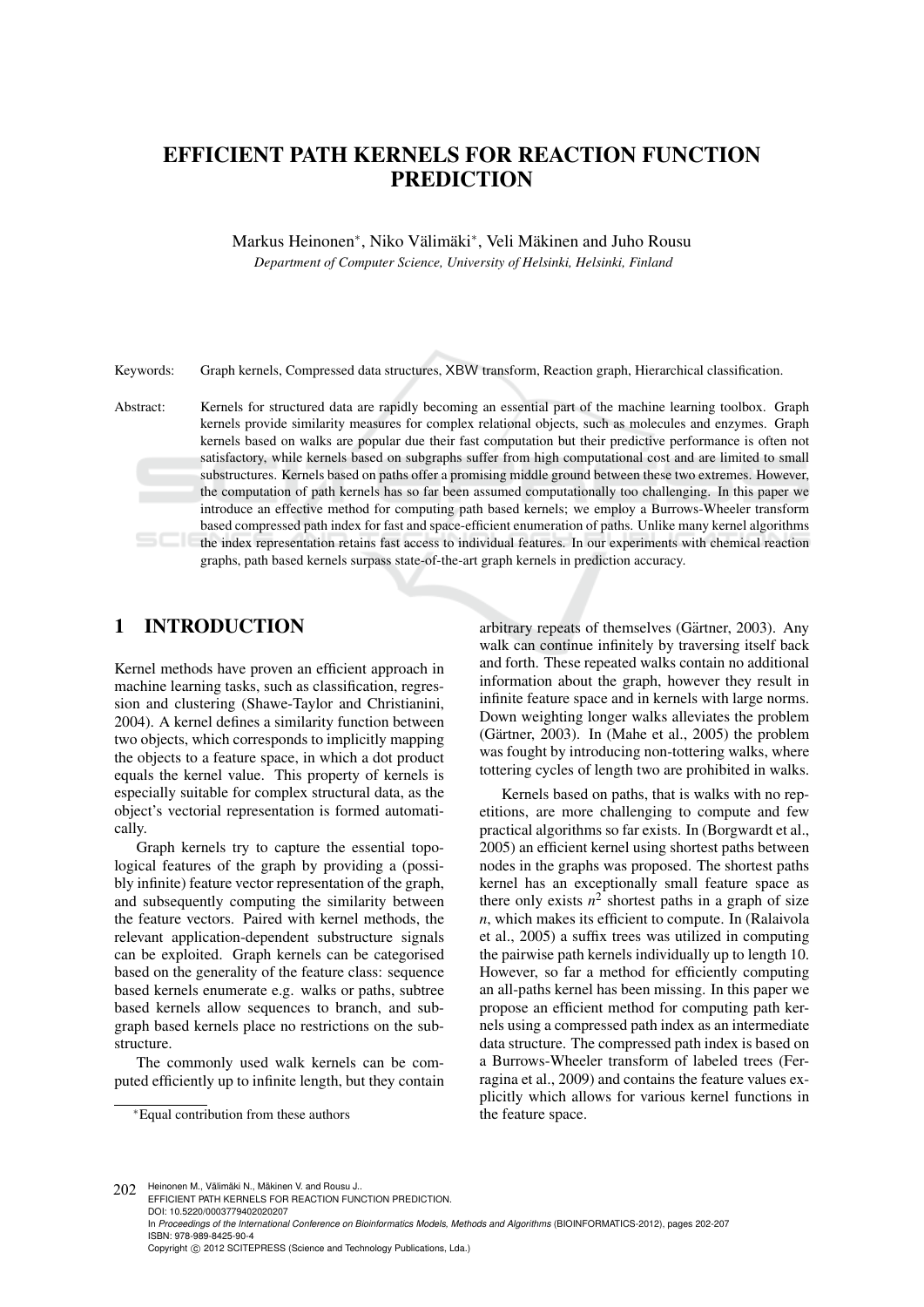We take two steps to compute path kernels when given a set of graphs as an input: First, we create a specialized *path index* that represents all the paths, up to some maximum length, of all graphs in compressed form and allows us to efficiently traverse all unique paths and output their frequencies for desired graphs. Then, the path frequencies are used to compute path kernels via inner products. In our experiments we compare path based graph kernels against walk based kernels, shortest paths based kernels, as well as the custom reaction graph kernel by (Saigo et al., 2010). The performance is evaluated in a hierachical multilabel classification task of assigning a biochemical reaction to the correct branch of the Enzyme Commision (EC) hierarchy.

In section 2 we review existing sequence based kernels on graphs, including the shortest paths kernel. In section 3 the compressed path index for the computation of path kernels is introduced. In section 4 experiments are carried out where the path based kernels are compared against state-of-the-art graph kernels. We also review the run time performance of our method. We conclude with discussions in section 5.

#### 2 GRAPH KERNELS

In this section we review existing approaches for computing graph kernels. We consider a labeled undirected graph  $G = (V, E, L)$  with *n* nodes, where a labeling function *L* applies to both nodes  $v \in V$  and edges  $(v, u) \in E$ . A *walk w* is a sequence of adjacent vertices. A path *p* is a walk where no node repeats.

Random walk kernels compute the weighted sum of matching walks in a pair of graphs, utilizing either the adjacency matrix exponential (Gärtner, 2003) or a markov process model (Kashima et al., 2003). If the contribution of each walk is downscaled appropriately according to its length  $k$  with  $\lambda^k$  the walk kernel can be computed until convergence in cubic time. An generalization to marginalized kernels prevents nontottering walks by utilizing second order markov processes (Mahe et al., 2005).

With  $\lambda$  < 1 the contribution of longer walks quickly becomes negligible and long walks have effectively no effect on the kernel value in the standard walk kernel. This is sometimes against what we desire – longer walks may contain important information for e.g. graphs with repetitive substructures, where the walk length is required to surpass the diameter of the substructure to notice the repetition. Therefore we consider finite-length walk kernels, where walks up to length *k* are constructed explicitly. Working with explicit walks allows us to regard paths and non-tottering walks. We can count the number of matching *k*-length walks in two graphs by using dynamic programming (Demco, 2009).

Borgwardt et al. defined a family of kernels using special subsets of paths, namely the set of shortest paths between all nodes (Borgwardt et al., 2005). All pair shortest paths can be computed with Floyd-Warshall algorithm in  $O(n^3)$ time. The kernel is then defined  $K_{sp}(G, G') =$  $\sum_{p \in \mathcal{SP}(G), p' \in \mathcal{SP}(G')} K_l(p, p')$ , where  $\mathcal{SP}(G)$  is the set of shortest paths between all nodes of graph *G* and *K<sup>l</sup>* is a positive semi-definite path matching kernel. However, in many applications it is not clear that shortest paths carry a special meaning. Thus efficient methods to compute path kernels with a broader feature space is still desirable.

# 3 COMPUTING PATH KERNELS VIA COMPRESSED PATH **INDEX** PUBLICATIONS

We wish to use the set of all paths to characterize a given graph. We define an all paths kernel as a dot product between shared path counts. Computing the path kernel is known to be NP-hard (Borgwardt et al., 2005). However, we will show here that it is possible to compute them with typical molecular datasets such as KEGG reaction database.

We use a four-fold procedure to compute the kernel. First, trees up to height *h* of all graphs are enumerated using each node subsequently as the root node. Then, the resulting trees are used as an input to a path index construction. Finally, the feature values are extracted from the index, and the kernel is explicitly computed.

**Path Enumeration.** For each vertex  $u \in V$ , we build a tree  $T<sub>u</sub>$  that contains all paths originating from *u*. This can be done with a depth-first traversal in *G*, and the result is a set of trees  $\mathcal{T} = \{T_u \mid u \in V\}$ . Figure 1 gives an example of a graph and one of the trees generated. When multiple graphs  $G_1, G_2, \ldots, G_\varrho$  are given, each graph can be processed separately creating a set of tree sets  $T_1, T_2, \ldots, T_g$ . Path enumeration can be generalized to *directed* and *edge-labeled* graphs.

Path Index Construction. We store the set of trees as a path-sorted transform dubbed XBWT (Ferragina et al., 2009). We will show how the resulting index can be used to efficiently compute path frequencies,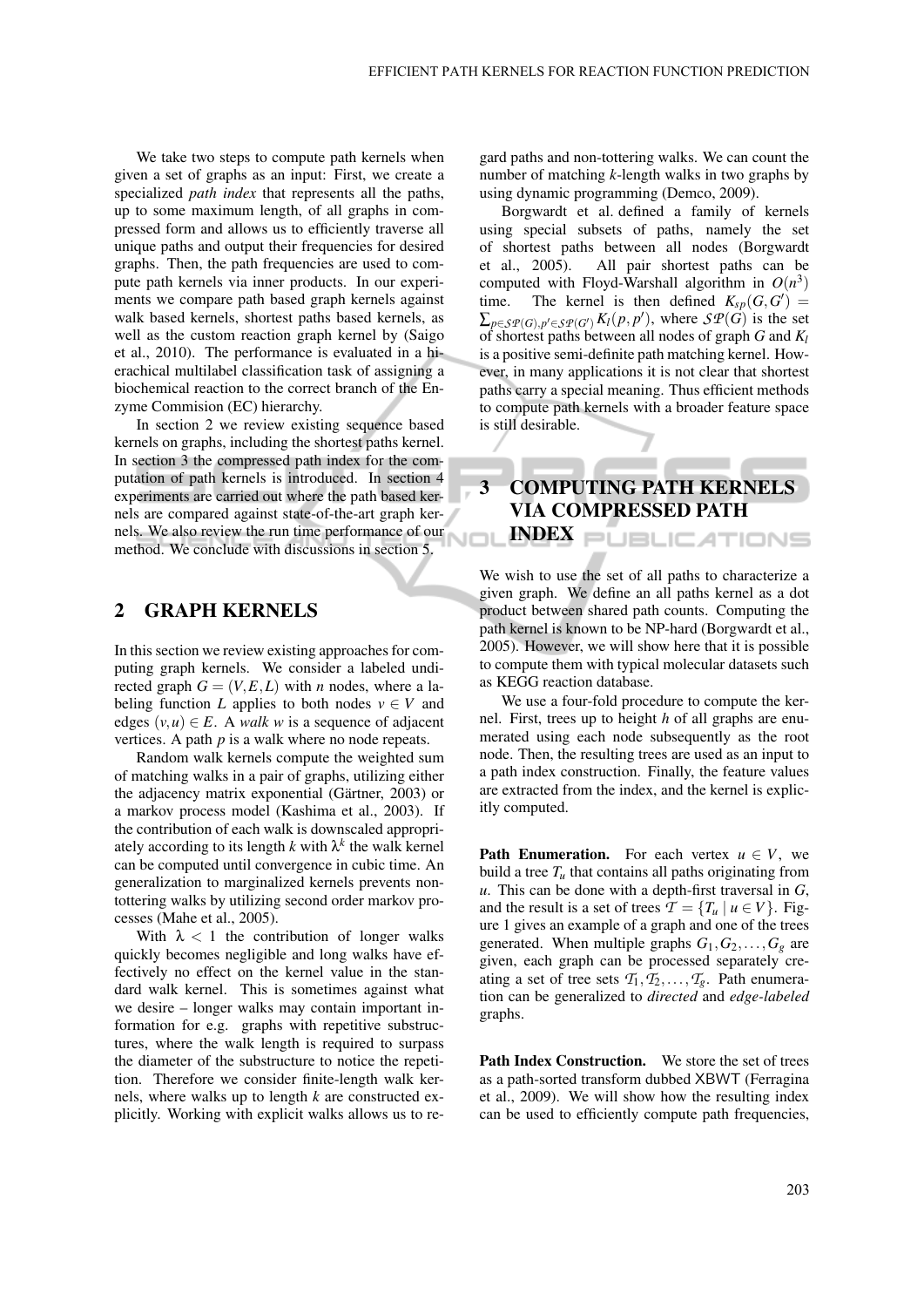

Figure 1: (a) Example graph. (b) Paths originating from node A. (c) An XBWT representation of the tree in (b). The rows are lexicographically sorted by upward paths,  $S_{\pi}$ , which are displayed here for reference and not stored at any point of the algorithm.

but first, let us describe how to construct the transform for a single tree *T* of *t* nodes.

The XBWT of *T* is constructed in two phases (Ferragina et al., 2009). The first phase starts by initializing an array  $S[1,t]$  to contain the nodes in preorder: for each node *u*, we store its label  $\alpha[u]$ , a parent pointer and a boolean value last [u]. We set last  $[u] = 1$ if *u* is the right-most child of its parent. Finally, we need to be able to distinguish between internal and leaf node labels — for example, in Figure 1, we use lower-case labels for leaves. In the second phase, *S* is stably sorted according to the lexicographical order of node's *upward path*  $\pi[u]$ , that is, the labeled path from *u* to the root. In (Ferragina et al., 2009) an optimal  $O(t)$ -time algorithm was given to sort *S* in *implicit* manner, without a need to store the  $\pi[u]$  values explicitly.

The final XBWT of *T* consists of a bitvector *S*last and an array of node labels, denoted by  $S_\alpha$ . They are populated simply by following the order the nodes appear in *S* after the sorting phase. Figure 1(c) gives an example of values of  $S_{\alpha}$  and  $S_{\text{last}}$  for the tree in Figure 1(b). The actual index, which grants us navigational operations on *T* and efficient way of counting path frequencies, requires rank and select queries on *S*<sub>α</sub> and *S*<sub>last</sub>. The query rank<sub>*c*</sub>(*S*<sub>α</sub>,*i*) gives the number of times *c* appears in  $S_{\alpha}[1, i]$ , and select<sub>*c*</sub>( $S_{\alpha}, i$ ) gives the position of the *i*-th *c* in  $S_\alpha$ . Both of these queries can be solved in  $O(\log \sigma / \log \log t)$  time, for any alphabet size  $\sigma = O(t^{\varepsilon})$  and  $\varepsilon < 1$ , by using a *Wavelet tree* data structure requiring  $tH_0(S_\alpha) + o(t \log \sigma)$  bits of memory (Ferragina et al., 2007), where  $H_0(S_\alpha) \leq$ log  $\sigma$  is the 0-th order entropy of  $S_\alpha$  Thus, the whole index requires in total  $tH_0(S_\alpha)+t+o(t)$  bits, plus another *t* bits if we use an additional bitvector to distinguish leaf node labels. The XBWT representation

Algorithm traverse( $s, e, P, l f$ ): 1 *C* ← Set of internal node symbols on  $S_\alpha[s, e]$ .<br>2 *L* ← Set of leaf node symbols appearing on *S* 2 *L* ← Set of leaf node symbols appearing on  $S_\alpha[s, e]$ .<br>3 **for each**  $c \in C$  **do** for each  $c \in C$  do 4  $lf' \leftarrow 0$ <br>5 **if** leaf(c) 5 **if** leaf(*c*)  $\in$  *L* then<br>6  $L \leftarrow L \setminus \text{leaf}(c)$ 6  $L \leftarrow L \leq f(c)$ <br>7  $lf' \leftarrow \text{Number}$ 7  $lf' \leftarrow$  Number of leaf(*c*) in  $S_\alpha[s, e]$ .<br>8  $z_1 \leftarrow \text{select}_c(S_\alpha, \text{rank}_c(S_\alpha, s-1) + 1)$ 8  $z_1 \leftarrow \text{select}_c(S_\alpha, \text{rank}_c(S_\alpha, s-1) + 1)$ <br>9  $z_2 \leftarrow \text{select}_c(S_\alpha, \text{rank}_c(S_\alpha, e))$  $z_2 \leftarrow \textsf{select}_c(S_\alpha,\textsf{rank}_c(S_\alpha,e))$ 10 *s*  $s' \leftarrow \mathsf{GetRankedChild}(z_1,1)$ 11 *e*  $e' \leftarrow$  GetRankedChild( $z_2$ , GetDegree( $z_2$ )) 12 traverse( $s', e', cP, l f'$ ) 13 **for each**  $c \in L$  **do** 14  $\qquad \qquad lf' \leftarrow$  Number of leaf symbols *c* in  $S_{\alpha}[s, e]$ .<br>15 Output subpath *cP* with frequency  $lf'$ . 15 Output subpath  $cP$  with frequency  $lf'$ . 16 *f* ← rank<sub>1</sub>( $S$ <sub>last</sub>,*e*) – rank<sub>1</sub>( $S$ <sub>last</sub>,*s* – 1)

17 Output subpath *P* with frequency  $f + l f$ .

Figure 2: Recursive algorithm to traverse through all uniquely labeled, root-originating paths. The first call of the recursion is traverse $(1,1,empty,0)$ . Function leaf $(c)$ is just a simple conversion between internal and leaf node labels, e.g. an upper-case conversion in Figure 1.

generalizes to multiple trees quite naturally  $-$  we omit the technical details here for brevity.

In (Ferragina et al., 2009) a comprehensive list of navigational operations supported by the index were introduced. Due to the lexicographical ordering of *S*, all children of an internal node occur at a specific range [*s*, *e*] in *S*. For example, children of the root node in Figure 1(c) can be found on rows [2,4]. Operation  $\text{GetChild}(i)$  returns the range  $[s, e]$  corresponding to all the children of *S*[*i*] in  $O(\log \sigma / \log \log n)$ time (we omit details here for brevity) (Ferragina et al., 2009). Similarly, GetRankedChild(*i*, *j*) returns the *j*-th child of *i*, which is simply  $s + j - 1$ . The degree of node *i* is GetDegree(*i*) =  $e - s + 1$  where [*s*,  $e$ ] is given by GetChild(*i*).

Computing Path Frequencies. Next we will give a recursive algorithm to output, for all unique rootoriginating paths, the number of times the path occurs, i.e. path's *frequency*, in each tree. For now, assume that we are given an index containing one tree *T*. At the start of the recursion, we initialize the current subpath *P* to be empty, and set  $s = e = 1$ . The following *invariant* holds throughout the recursion: at every step, the range  $S[s, e]$  corresponds to all nodes having upward path equal to *P*.

Each recursion step proceeds as follows. First we enumerate all unique labels appearing on the range  $S_{\alpha}[s, e]$  by using a range search on the Wavelet tree (cf. rows 1–2 in Figure 2). The labels can branch either to internal nodes or leaf nodes, or both. For each label *c* that branches with internal nodes, we locate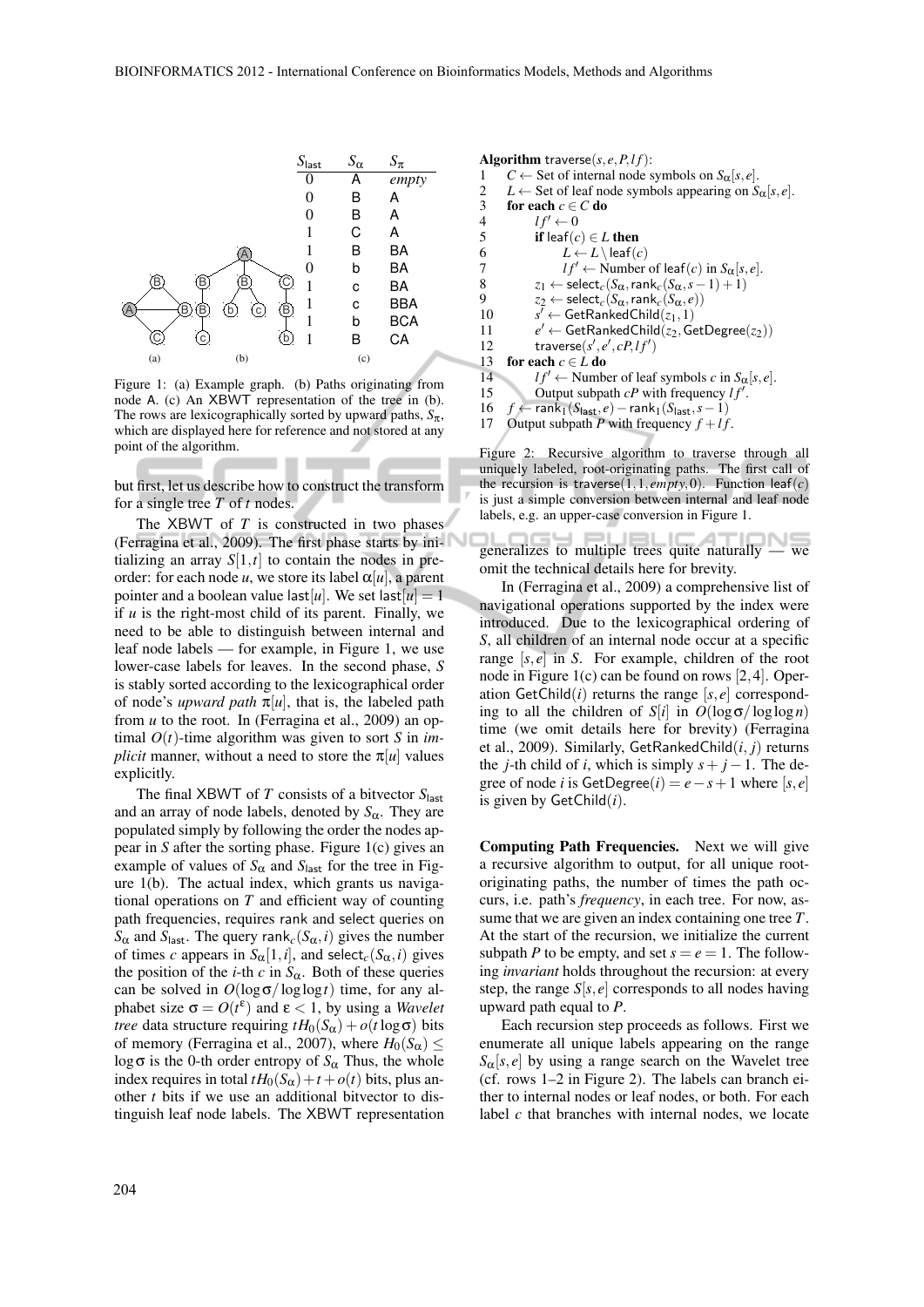the first and last occurrence of *c* in  $S_\alpha[s, e]$  (rows 8– 9) and take their first and last child as the new range (rows 10-11). Then a recursive call is done for the new range  $[s', e']$  and subpath  $P' = cP$ . However, if there are also leaf nodes branching with *c*, their frequencies must be passed on for the recursive call since leaves that match the path  $cP$  appear on  $S[s, e]$  instead of the new interval (rows 5–7). Furthermore, remaining leaf symbols must be handled separately (rows 13–15). Finally, we output the frequency of the current subpath *P*, which equals the number of 1-bits in  $S<sub>last</sub>[s, e]$  plus the leaf frequency passed on downwards in recursion (rows 16–17).

Let us give a short example using Figure 1(c). Assume that we arrive at the range  $[5,7]$  which corresponds to subpath  $P = BA$ . We branch with B which gives us the new range [8,8]. However, there is also a leaf branching with B in the range [5,7] (and recall that we use lower-case to distinguish leaves), thus, when we recursively call for the new range [8,8], we also pass on the information about the branching leaf. Final frequency of  $P' =$  BBA is then 2.

The time complexity of each recursion step is dominated by the range search on the Wavelet tree (rows 1–2), which requires (with a naive approach) time proportional to the length of the interval, i.e.  $O((e-s+1)\log \sigma)$ . Since the recursion iterates only over root-originating paths, the intervals [*s*, *e*] are all non-overlapping. Thus, the total time complexity is  $O(t \log \sigma)$ . Moreover, we can generalize the frequency counting for a set of trees or multiple tree sets while retaining the same time complexity.

Computing the Kernel. We use a Dirac kernel to compare individual paths. The kernel is computed directly as a dot product between path feature vectors.

### 4 EXPERIMENTS

In this section, we evaluate the performance of path kernels against state-of-the-art graph kernels in a prediction task from (Saigo et al., 2010), where the EC number of a reaction is predicted. An EC code annotates the function of an enzymatic reaction in a fourlevel hierarchical numeric code "a.b.c.d", where the first level indicates the general class of the enzyme (ligases, lyases, isomerases, etc.) and following levels specify the reaction mechanisms. The fourth level is arbitrary index and ignored. Thus there are 270 full EC codes.

Reaction Dataset. We perform the experiments on a reaction set from KEGG LIGAND database representing common metabolic reactions (release 1.7.2010). A chemical reaction is a graph transformation, where substrates are transformed into products often catalyzed by an enzyme, which rearranges the bonds of the chemical compounds. We constructed graph representations of the reactions by modeling the substrates and products as two separate disjoint graphs with a bi-partite optimal atom mapping between the two graphs' nodes (see top of Figure 3) (Heinonen et al., 2011). A reaction graph is constructed by rerouting edges of the product side to the substrate side through the mapping, and removing product nodes (see bottom of Figure 3) (Felix et al., 2005).

The dataset consists of 15566 EC-labeled reaction graphs computed using optimal atom mappings. All reactions are theoretically capable of functioning in forward and backward directions, thus we include both versions by constructing a direction-invariant tensor kernel as in (Astikainen et al., 2011) resulting in 7783 reactions. Median size of reaction graphs is  $38$  and maximum 393.

Kernels for Reactions. We compare our path kernels to the simple walk kernel (up to length  $k = 15$ ), shortest path kernel, and the RGK kernel by (Saigo et al., 2010), specifically introduced for reactions. In RGK an alternative reaction graph model is defined, which uses inner and outer marginal walk kernels to compare similarity of reactions.

The path index was implemented by reusing our own existing C/C++ implementations of Huffmanshaped Wavelet trees (Grossi et al., 2004) and bitvectors supporting rank and select queries (Jacobson, 1989). Optimal construction time and space are not yet achieved since our current implementation of the sorting phase requires  $O(t \log^2 t)$  time and  $\Theta(t \log t)$ bits of memory. We are currently planning to improve the sorting phase by plugging in a more sophisticated path sorting method (Ferragina et al., 2009). Table 1 gives a summary of the performance of the path index.

We ran the experiments with MMCRF hierarchical multilabel classification algorithm (Rousu et al., 2007). All kernels use  $\lambda = 0.90$  and non-RGK kernels are tensor kernels. A 5-fold cross-validation procedure was used and an optimal C-parameter was chosen from {1,10,100,1000,10000}. We employ normalized quadratic kernels as they achieved consistently best results.

Results. The results are shown in table 2. A reaction mechanism is deemed correctly classified if the correct root-to-leaf branch of the EC hierachy is predicted by MMCRF. The walk kernel is clearly infe-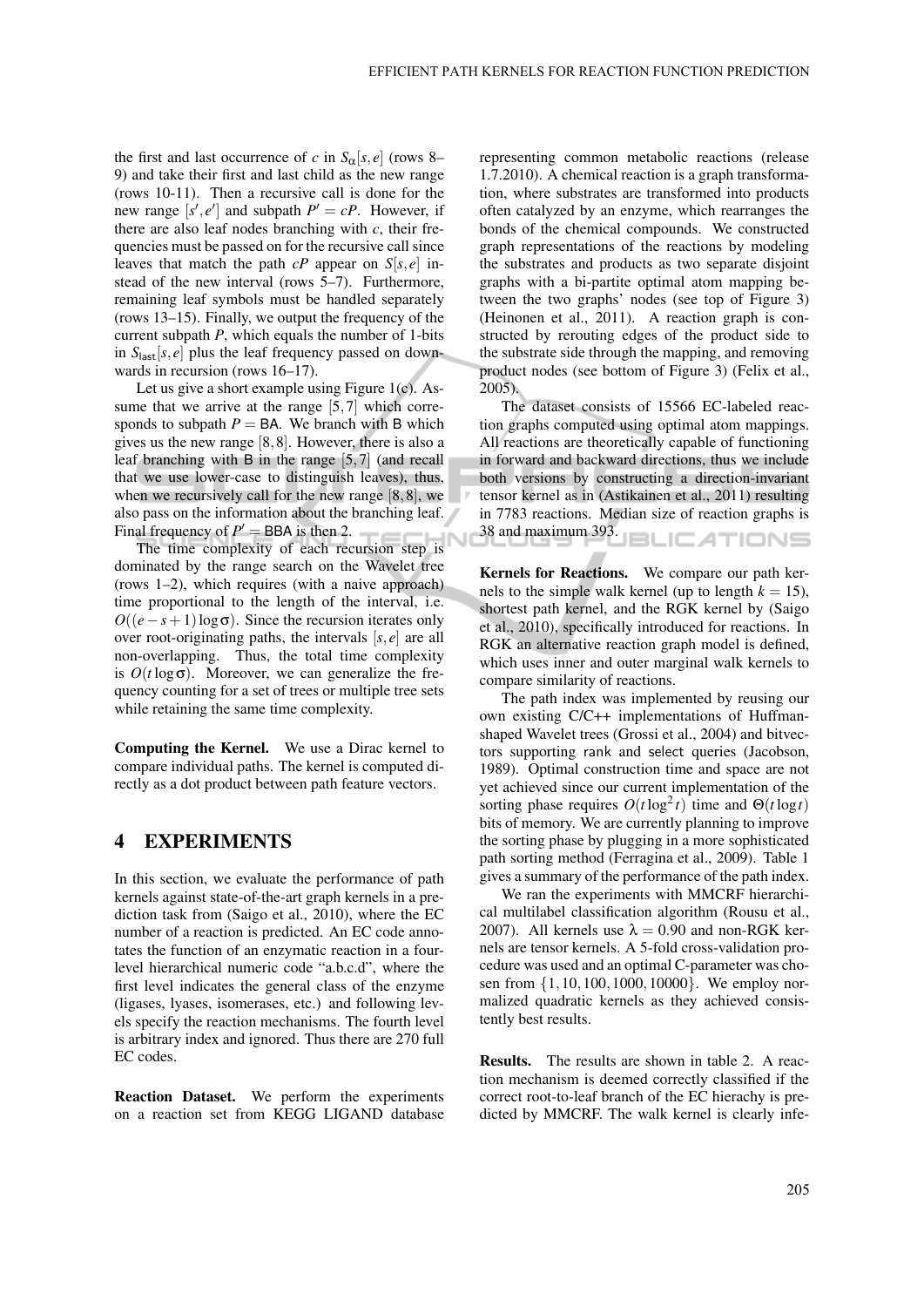

Figure 3: Reaction R00986: Chorismate pyruvatelyase in forward direction and its optimal atom mapping (top). Atom mapping is highlighted with corresponding colors and the corresponding reaction graph is below. The "+1" edges are marked as new and "-1" edges are removed.

rior to the other kernels in this test. RGK and shortest paths kernels fared better achieving a test set error of 35.0% and 36.4%, respectively. Variants of the path kernels achieved a minimum of 24.3% test error.

We experimented with upper bounds 15 and 50 for path length. The results are similar or slightly better for the upper bound 15, indicating that most information resides in shorter paths. However the overfitting effect of the significantly larger feature space associated with the bound 50 is relatively small.

With compressed path index it is trivial to pick a subset of paths to focus on. We experimented with *core paths*, paths that go through modified edges (labeled "+1" or "-1"). These paths are most likely most relevant regarding the reaction transformation. The results show that using core paths decreases the error to 28.9% from 34.2% of the all path version. However, when using indicator feature values (all features are binary) the *all-path* kernel achieves the lowest er-

Table 1: Characteristics of the test data and performance results. Note that both construction time and space can still be optimized with a small engineering effort. Experiments run on Xeon X7350 CPU and 128 GB of memory.

| # of reaction graphs                | 17,430    |
|-------------------------------------|-----------|
| # of trees                          | 746,438   |
| # of tree nodes                     | 279 mil.  |
| # of tree leaves                    | 91 mil.   |
| max. tree depth                     | 50        |
| Index construction time             | 1.1 hours |
| Index construction space            | 4.4 GB    |
| Final index size                    | $1.1$ GB  |
| # of unique paths                   | $21$ mil. |
| Index frequency computation         | 176 s     |
| Kernel computation (path length 50) | 718 s     |
| MMCRF run (average, 5-fold cv)      | 10 hours  |
|                                     |           |

Table 2: Prediction of full EC class. Core path kernel only includes paths with "+1" or "-1" edges, while indicator kernels contain only binary values.

| k   | Tr. error $(\%)$ | Ts. error $(\% )$ |
|-----|------------------|-------------------|
| 15  | 52.9             | 61.1              |
| inf | 27.8             | 35.0              |
|     | 21.5             | 36.4              |
| 50  | 14.9             | 28.9              |
| 50  | 14.5             | 27.8              |
| 50  | 19.6             | 34.2              |
| 50  | 9.1              | 25.6              |
| 15  | 15.0             | 28.3              |
| 15  | 14.7             | 27.3              |
| 15  | 20.0             | 33.7              |
| 15  | 9.2              | 24.3              |
|     |                  |                   |

ror rates independent of the upper bound on the path length. It seems that core paths provides a clearer signal to the learning machine, but using indicators for all paths achieves an even stronger effect.

An experiment with the max kernel had a small less than 1% positive effect on accuracies (data not shown). The max kernel is not positive semi-definite, although the smallest negative eigenvalue is relatively small. The MMCRF seemed to converge in spite of the indefinite setting. The values on Table 2 are from the max kernel.

Figure 4 shows the performance of five main kernels on the EC main class only. The main classes are most general and are thus most difficult to predict. Here, RGK kernel is on par with path kernels. The first EC class of oxidoreductases is most difficult to predict. The high performance on the sixth class of ligases can be explained by the homogeneity of the ligases.